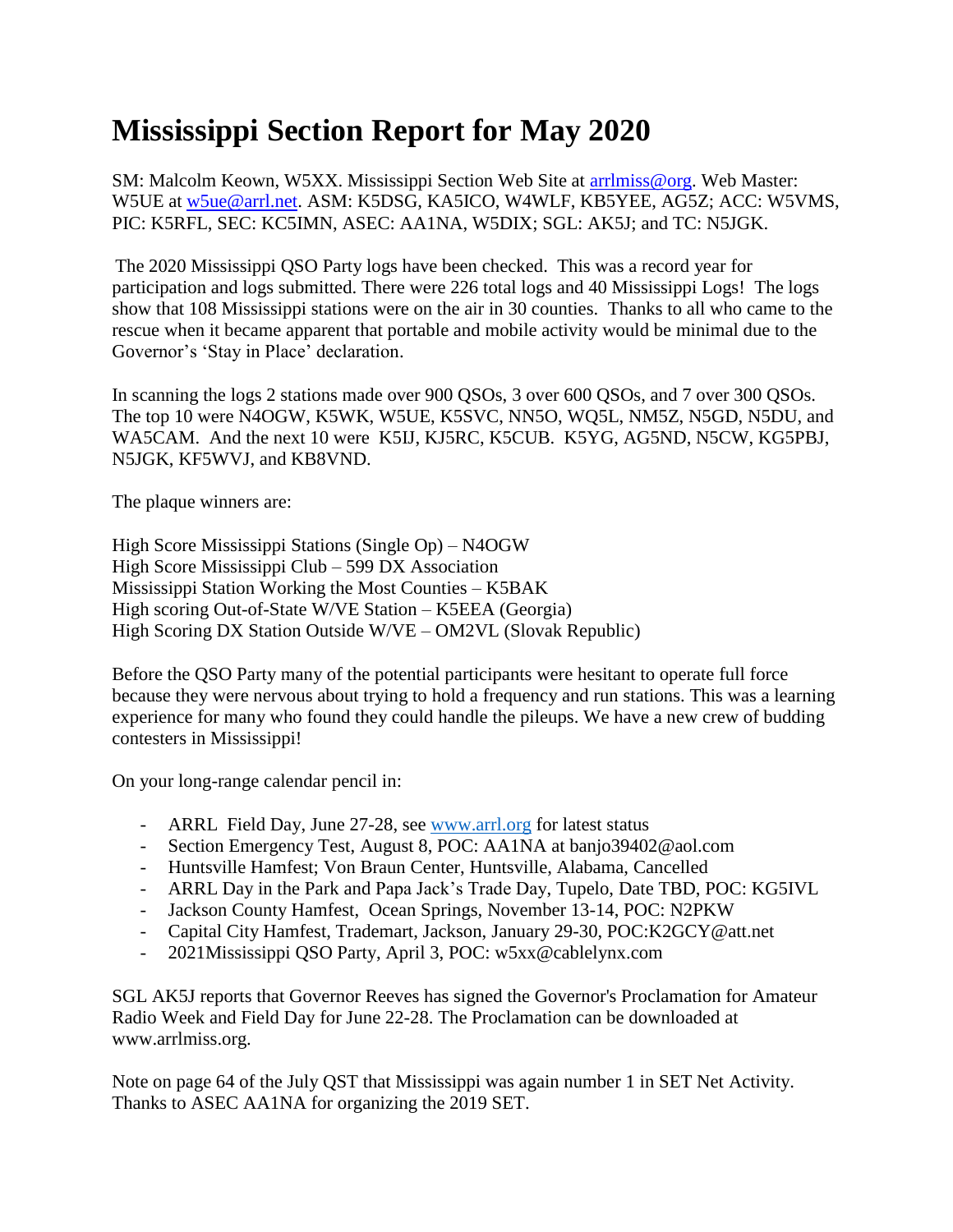Scott County EC K1REZ reports that on May 27 a series of severe thunderstorms moved rapidly into Scott County during the afternoon. KF5VVU, the Scott County AEC in charge of SKYWARN, activated the ARES and SKYWARN Teams and the Scott County Severe Weather Net, which ran approximately two hours. Net Control Operators, KF5VVU and K1REZ read over the air the latest Severe Weather Reports from the National Weather Service forecast office in Jackson and took check ins and Storm Spotter Reports from Amateur Radio Operators in and around Scott County. Fortunately, there was no damage in Scott County, and the SKYWARN Team got in some good testing. They had 7 check ins and forwarded two Storm Spotter Reports to the NWS, one for small hail and the other for flooding. Participants were: K1REZ, KF5VVU, WE5DAB, AG5IN, N5DU, W5PPB, and N5SPJ.

On May 28 the new Tri-County ARES Team held three surprise Emergency tests. K1REZ notes that the tests were designed to test ARES members' response to an unexpected call up for an emergency net, their ability to utilize local repeaters, their ability to rapidly program a new repeater into their radios, their ability to make contacts on simplex frequencies, and their ability to relay information on simplex across long distances. They had 11 check ins and all but 2 stations (who were located far away) passed these tests. Stations participating were: K1REZ, KG5SQZ, K4GLU, N5SPJ, W5SSJ, WE5DAB, KG5IIS, W5PPB, KG5WJM, K0UPW, and KB5NQW.

PIC K5RFL reports that the Magnolia ARC had a great VE Test session despite the Covid 19 Virus. The session was held at the MFJ Factory realizing four new Technicians and two General upgrades (see photo on www.arrlmiss.org).

Got a good photo of Mississippi Ham activity? Please send to W5XX or PIC K5RFL for possible use on the Section Website?

Congratulations to the following on their upgrades in May: KC5FRQ, Donald – Pontotoc; KI5GIG, Mark – Columbus, W5KOZ, Billy – Kosciusko, KG5LQK, Eric – Jayess; KF5TEN, Eric – Clinton, and KB5VAI, Heath – Clinton.

Also, Congratulations to N5RB and W5XX for winning the ARRL Triple Play Award for working WAS on the CW, SSB, and Digital modes and submitting a record of the QSOs via lotw.

Welcome to the following new Hams in Mississippi in May: KI5IYM, Christopher – Starkville; KI5IYN, William – Sturgis; KI5IYO, Kasey – Nettleton; KI5JAO, Ronnie – Prentiss; KI5JCK, Rod – Brandon; KI5JCL, Kyle – Madison; KI5JED, Larry – Starkville; KI5JEE, Richard – Louisville; KI5JEF, Sam – Louisville; and KI5JEG, Matthew – Starkville;

Also welcome the following new ARRL Members in May : K5CKF, Terry – Ripley; KE5MUO, Marion – Columbus; KF5NSI, Stanley – Saucier; KA5PGN, William – Ripley; KC0TPW, Leonard – Byhalia; N0TWV, Marie – Hattiesburg; KM5WN, Brad – Jackson; KE5YZC, Jackie – Batesville; and KG5ZFU, William – Southaven.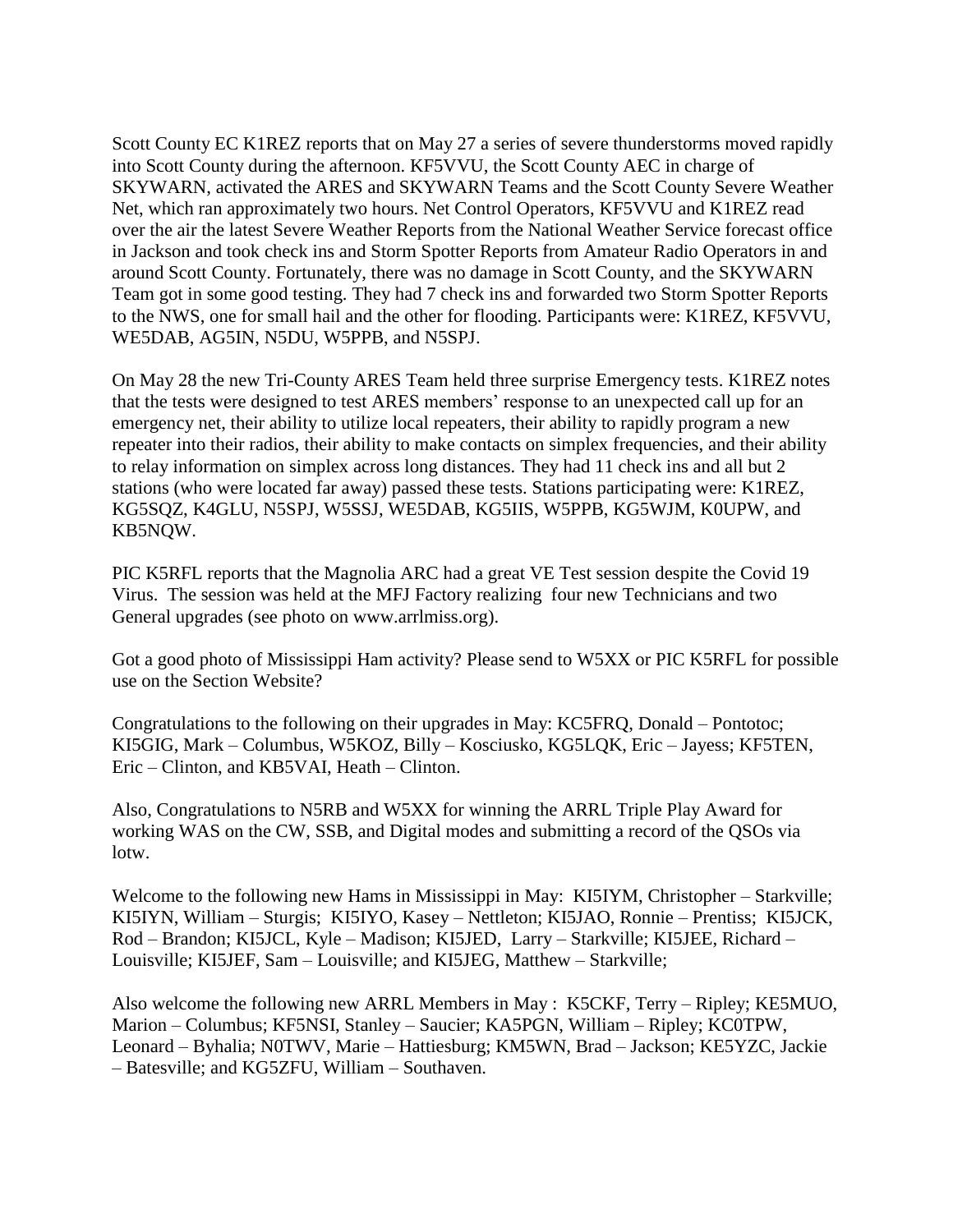ARRL membership in Mississippi is now 1,002 up 6 from last month. Wow! We finally got over the hump! Thanks to all who support ARRL Membership in Mississippi.

In addition, welcome to AG5RI as Emergency Coordinator for Harrison County. W4WLF has retired as EC having served in this position for many years coordinating emergency communications on the Coast through many hurricanes. Thanks for your efforts, Tom!

And last, but not least, welcome to W5VMS as Affiliated Club Coordinator. Scott will be helping ARRL Affiliated Clubs to be current on their paperwork, approaching nonaffiliated clubs to consider affiliation, and maintaining the list of Club Meeting dates on [www.arrlmiss.org.](http://www.arrlmiss.org/) Scott can be reached at [w5vms@arrl.net.](mailto:w5vms@arrl.net) Scott is also slowly going through the list of Mississippi ARRL affiliated and non-affiliated clubs and active and inactive clubs to update information and status. Club officers and/or members should expect an email or phone call.

SEC/ASEC/DEC Reports for May 2020: KC5IMN (SEC), N5ZNT (DEC SW MS), and KB0ZTX (DEC NW MS).

EC Reports for May 2020: N5AAS (Forrest), AE5FK (Walthall), KA5ICO (Chickasaw) KF5IMA (Lafayette), AD7KJ (Franklin), AF5NG (Marion), K1REZ (Scott), AA5SG (Jones/Wayne), KB5SZJ (Lauderdale), KG5TTU (Tate), W4WLF (Harrison), KG5WJM (Jasper), KF5WVJ (DeSoto), N5ZNT (Lincoln/Wilkinson), KG5ZEA (Attala), and KB0ZTX (Marshall).

Club Newsletter/Reports (Editor): the Meridian ARC Spark Gap (W5MAV)

Regret to report the passing of W5CR and XYL KC5VBX of Biloxi. Clyde was a retired Navy Vet and Civil Servant at Keesler, and Carol was a retired bookkeeper. Also regret to report the passing of long time MSPN checkin KB5BRZ. Farrar was a retired educator and volunteer fire department chief. And regret to report the passing of KD5CQZ of Eads, Tennessee and formerly of Vicksburg and Brookhaven. Reggie was a biblical scholar and a friend to all. And lastly, regret to report the passing of K5CRJ of Biloxi. Al was a retired Navy Vet and later worked for the Department of Marine Resources. This was a sad month in the Mississippi Ham family.

HF Net Reports – sessions/QNI/QTC (Net Manager)

Hattiesburg ARC HF Net 5/60/0 (KD5XG)

K5TAL 80M Net 4/76/0 (WV5Q)

Magnolia Section Net 31/1271/6 (KA5ICO)

MS Baptist Hams Net 4/17/0 (WF5F)

MSPN 30/2429/20 (W5JGW)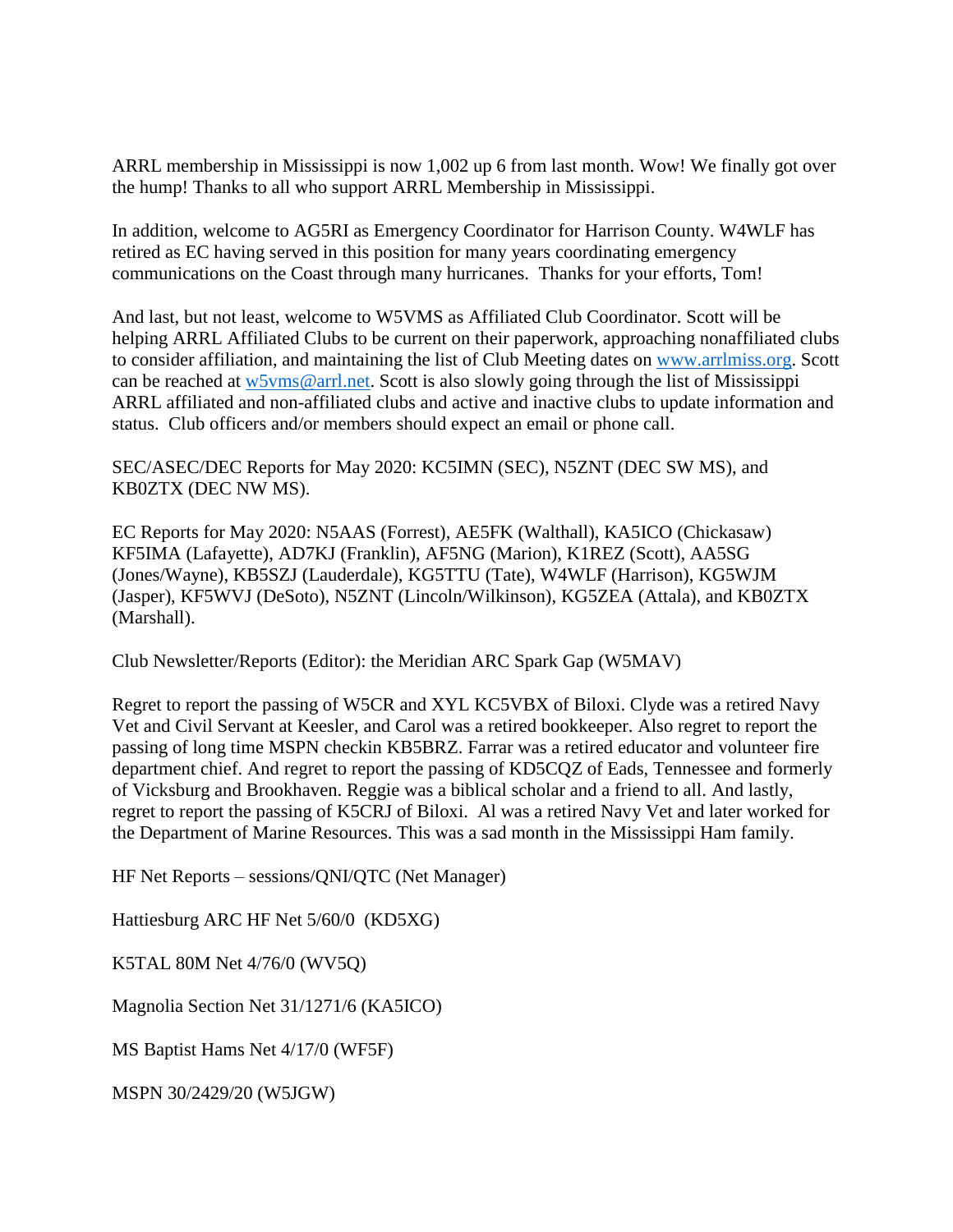VHF Net Reports - sessions/QNI/QTC (Net Manager)

Capital Area Emergency Net 5/64/0 (K5XU)

Central Mississippi ARES Training Net 4/41/0 (K1REZ)

DeSoto County Training and Information Net 4/130/0 (KF5WVJ)

Forrest/Perry Counties Net ARES 3/36/0 (N5AAS)

Hattiesburg ARC 2 M Net 5/75/10 (KD5XG)

Hattiesburg ARC 2 M Simplex Net 1/18/0 (KD5XG)

Jackson ARC Emergency Net 4/56/0 (K5XU)

Jasper County AREs 4/27/0 (KG5WJM)

Jones/Wayne Counties ARES 4/56/0 (AA5SG)

Lowndes County ARC 4/48/0 (KF5AZ)

Madison County ARES 4/29/0 (W5DIX)

Marion County ARES Net 4/33/0 (AF5NG)

Marshall County ARES – meets with DeSoto County Net (KB0ZTX)

Meridian Area Emergency Net 4/60/0 (KB5SZJ)

MSU ARC Net 4/102/0 (N5OMK)

MCARA Training Net 4/130/0 (KF5BA)

Northeast Mississippi Skywarn Net 4/73/0 (W5BAQ)

Southwest MS ARES Team 5/21/0 (N5ZNT)

Sundancer Solar ARES Net 4/65/0 (KA5ICO)

Tate County ARES – Meets with Desoto County Net (KG5TTU)

University of Mississippi ARES Net 5/52/0 (KF5IMA)